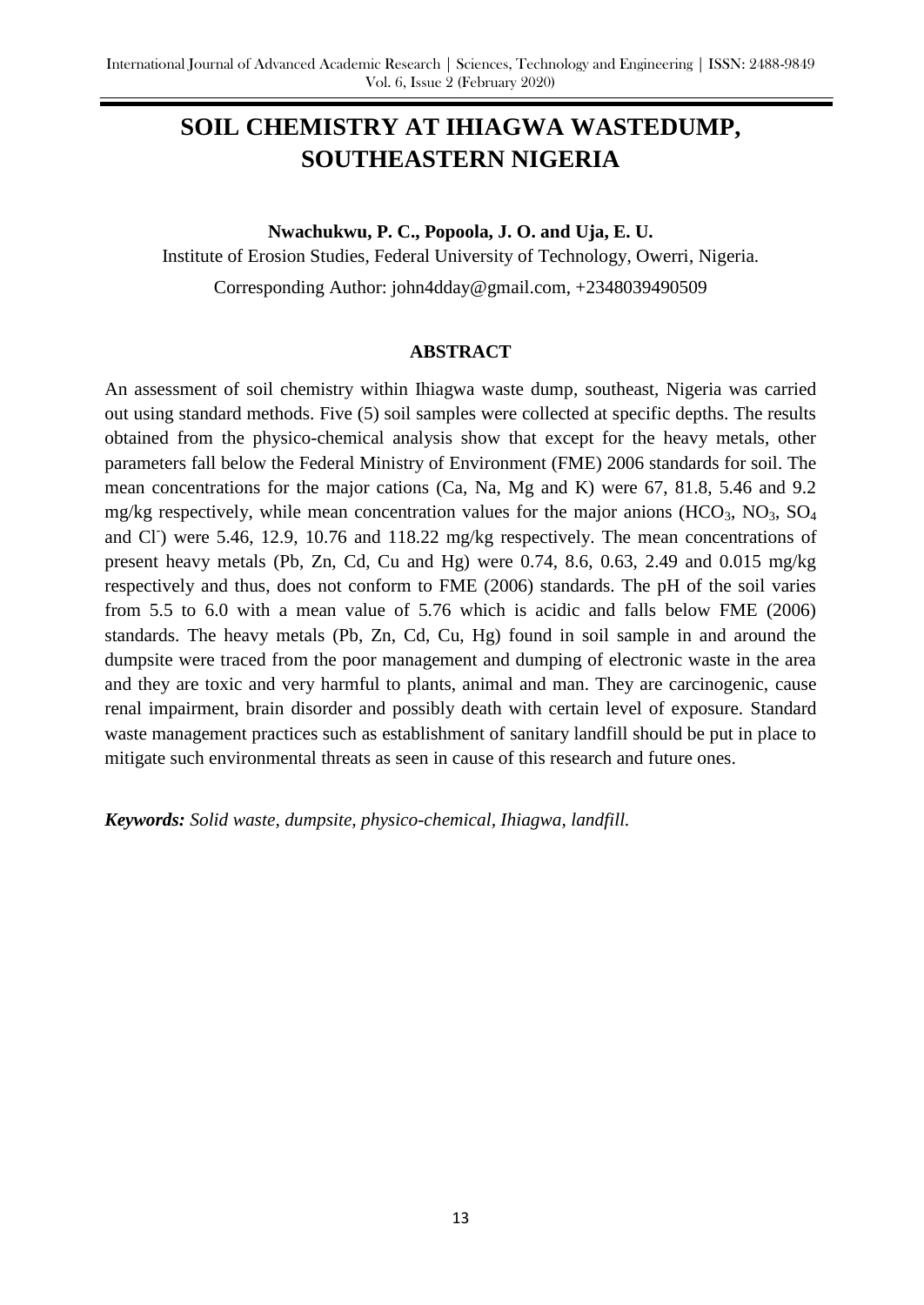## **1.0 INTRODUCTION**

The management of solid waste in an area is a universal concern for both the developed and developing world. An important reason for exercising care in the dumps relates to land use. Waste soil consists of waste material such as concrete debris, decayed wood, plastics and others. The heterogeneous content of waste soil makes the properties difficult to categorize and analyze. The generation of waste by various human activities and the way in which the waste is disposed off can pose a risk to public health. Several waste materials from different sources end up at the dumpsites and due to the heterogeneity and complexity of wastes, these dumpsites contain a variety of contaminants which pollute the soil.

Landfills are the major pollution causing source in urban environment (Buteh, et al., 2013). The leachate generated from the landfills and open dumps pollute the soil, ground water and creates great environmental and health risk (Adamu, et al., 2014). The health risks are also associated with physical disturbances of landfill, the generation of leachate and soil and the groundwater contamination.

Improper and indecent disposal of solid waste on soil leads to spread of some communicable diseases and spoils the biosphere (soil and water) as a whole.

As observed by Amadi, et al. (2015) in their work, the practice has become a threat to the environment. In developing cities of the world, population explosion and urbanization have made waste management problems more complex by increasing the quantities and types of solid wastes produced (Verge and Rowe, 2013). Soils may become contaminated by the accumulation of heavy metals and metalloids through emissions from the rapidly expanding industrial areas, mine tailings, disposal of high metal wastes, leaded gasoline and paints, land application of fertilizers, animal manures, sewage sludge, pesticides, wastewater irrigation, coal combustion residues, spillage of petrochemicals, and atmospheric deposition (Akinbile and Yusoff, 2012). Obianefo, et al. (2017) revealed that the soil in solid waste dump sites has been observed to be rich in soil nutrients. Also show that soil particle size distribution is not been remarkably altered by the effect of solid wastes. Although, may also be a source of contamination to the groundwater resources in areas of shallow aquifer depth.

It was reported by Abur et al. (2014) that due to the poor management of municipal solid waste management in developing nations like Nigeria, conservation of the ecosystem and other vital resources has become a major challenge.

Ethnically, the beauty of any environment lies on its good sanitary condition. This is so because when an environment is clean, the lives of the citizenry are not threatened by illnesses and diseases (Ayuba, et al., 2013). Proper refuse disposal involves the dumping of wastes (solid, liquid or gaseous) from our houses, industries and public outfits, for example, hotels, hospitals and schools etc. at a specific place or in government provided containers and the control and removal of refuse from places where they can cause hazards to a place where they are less hazardous to public health (Singh, et al., 2011).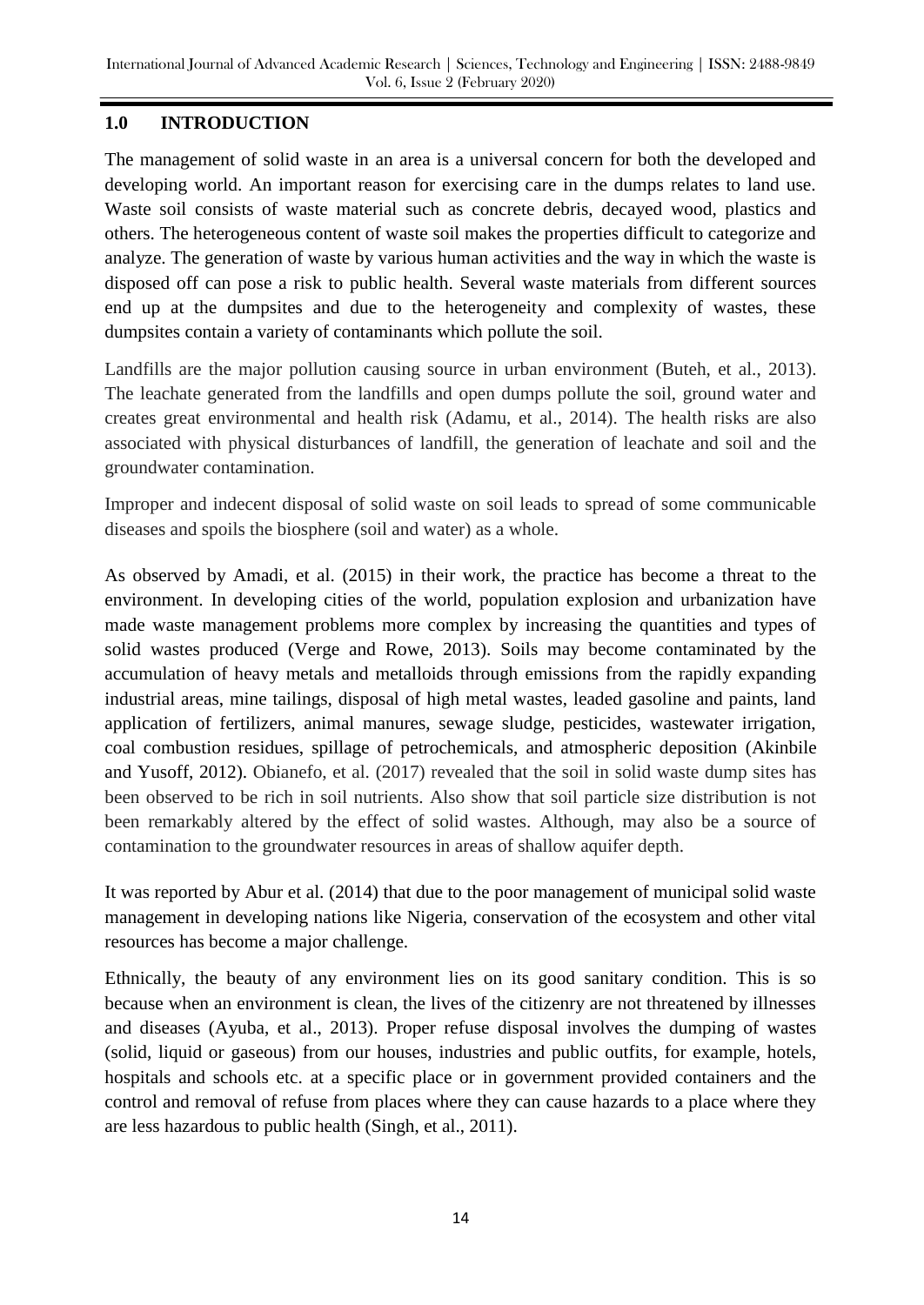Ihiagwa is a town situated in Owerri West Local Government Area of Imo state, Nigeria (Figure 1). It is located 12km south of the capital city of Owerri. It is located within the geographical coordinates  $5^{\circ}$  23.86<sup> $\mid$ </sup> and  $7^{\circ}$  0.68<sup> $\mid$ </sup>.

The town presents a ghastly picture, the neglect of filled refuse bins in recent time has its effect on the inhabitants. Many areas around the homes are littered with domestic refuse sewage waste, garbage and other wastes from domestic activities which are characterized by the generation of large volume of wastes in the form of solids, liquids and gases. Some of these wastes are toxic with negative impacts on the environment, land/soil, water and air.

Indiscriminate refuse dumping affects quality of water, air and soil of which the people seem not to be aware of. Public Educational Programs that enlighten the public on the health implications of indiscriminate refuse dump are almost non-existent. Mass media seem not to be doing enough to create awareness about implications of indiscriminate refuse dumping. Therefore, the adverse effects are noticed especially in the soil chemistry. It is against this that this research was embarked on.



**Figure 1: Topographical/location map of study area**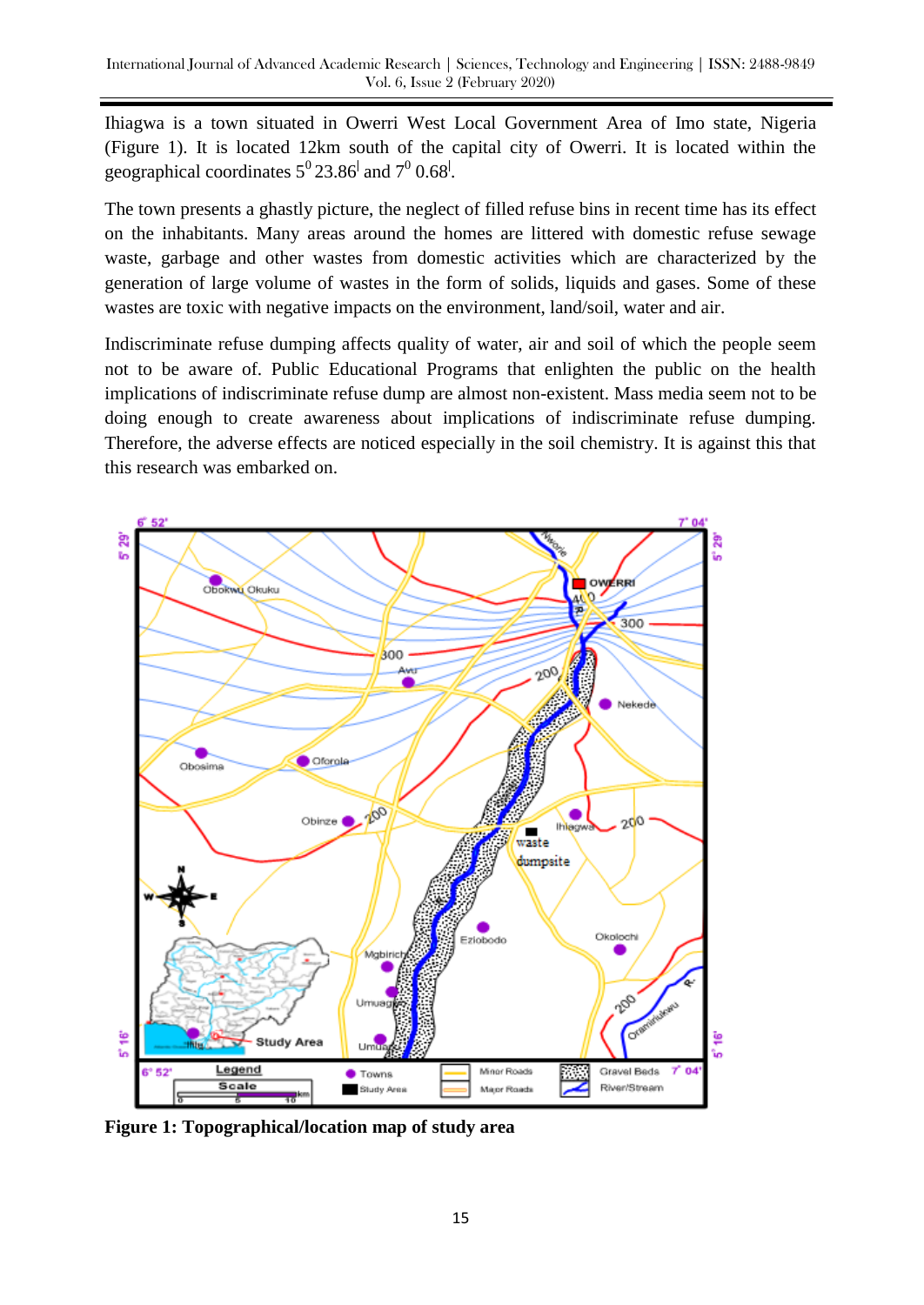In furtherance of the studies in this area of research, Babayemi and Dauda (2009) studied the Evaluation of Solid Waste Generation, Categories and Disposal Options in Developing Countries: A Case Study of Nigeria. They reported that the accumulation of heavy metals in agricultural sewage where irrigated soils has originated increased concern. Some of the heavy metals analysed with total concentration and chemical specification were Cd, Cr, Cu, Zn and Ni.

## **2.0 MATERIALS AND METHOD**

Soil samples were collected from 5 different stations. For soil sample collection, clean new polyethene bags were used for collection. For ease of identification, the bags were labeled with names of the sampling stations and also the date of collection.

A total of five (5) samples were collected with the aid of a stainless hand auger for this study. These samples were collected at strategic points along the stretch of the dumpsite and at each point, GPS readings were taken. The table below summarizes this;

| S/N              | <b>Different points</b> | <b>Latitudes</b>                 | Longitudes      | Elevation(m) |
|------------------|-------------------------|----------------------------------|-----------------|--------------|
|                  | Point 1                 | $N5^{0}23.295'$                  | $E6^{0}59.940'$ | 56.6         |
| 2.               | Point 2                 | $N5^{0}23.293'$                  | $E6^{0}59.943'$ | 57.9         |
| 3.               | Point 3                 | $N5^{0}23.290'$                  | $E6^{0}59.938'$ | 57.9         |
| $\overline{4}$ . | Point 4                 | $\overline{\text{N5}^{0}23.290}$ | $E6^{0}59.935'$ | 59.7         |
| 5                | Point 5                 | $N5^{0}23.285'$                  | $E6^{0}59.930'$ | 59.7         |

**Table 1: GPS reading obtained from the different sampling points**

The sampling method used in collection of the samples from the dumpsite was targeted at some depth beneath the top soil. For this research, samples were collected from the main dump and at distances around the dumpsite. The soil sampling depth was about 17-20cm deep into the ground.

Different instruments were used in carrying out this study on the assessment of soil chemistry in the Ihiagwa dumpsite and they include; hand auger, GPS, sampling bags etc.

## **3.0 RESULTS AND DISCUSSION**

The classification and result of soil analyses in comparison with the Federal Ministry of Environment (FME), 2006 standards are presented in Tables 2 and 3.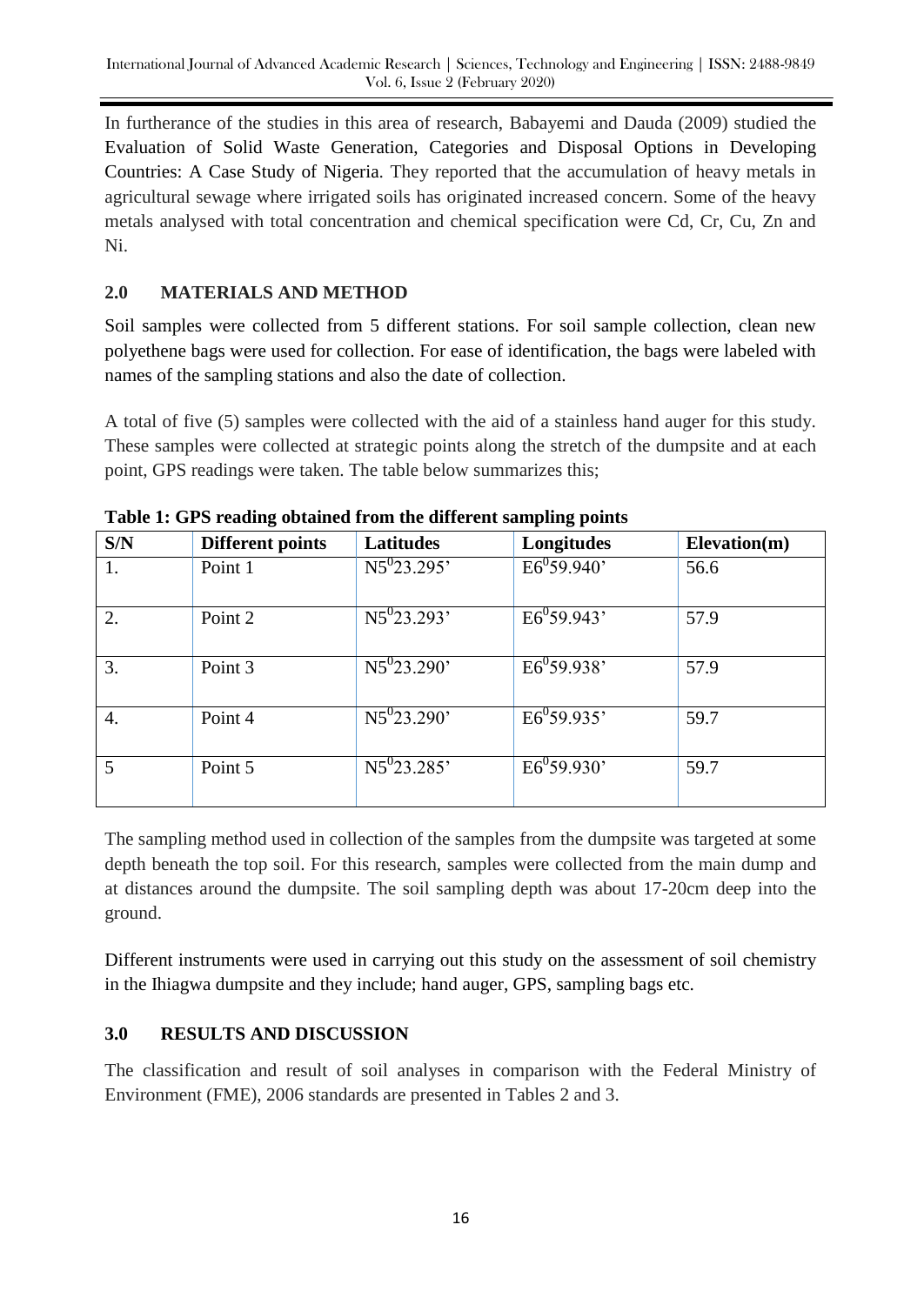| S/N              | <b>Type of Waste</b>       | Composition $(\% )$ |
|------------------|----------------------------|---------------------|
| 1.               | Organics (Vegetable/Food)  | 47                  |
| 2.               | Plastics                   | 6.00                |
| 3.               | Electronic Waste (E-Waste) | 10.00               |
| $\overline{4}$ . | Textile                    | 2.40                |
| 5.               | Leathers                   | 1.00                |
| 6.               | Sand/Dirt                  | 1.60                |
| 7.               | Ashes                      | 0.40                |
| 8.               | Paper                      | 7.00                |
| 9.               | Metals                     | 1.0                 |
| 10.              | <b>Bottles/Glass</b>       | 7.60                |
| 11.              | <b>Medical Waste</b>       | 8.00                |
| 12.              | Polyethene                 | 8.00                |

# *Table 2: Classification of wastes in the dumpsite*

### *Table 3: physico-chemical properties of waste dump soil*

| Parameters                          | <b>Sampling Locations</b>       |                  |                         |                                |                  | Mean   | 5km Away        | <b>FME</b> |
|-------------------------------------|---------------------------------|------------------|-------------------------|--------------------------------|------------------|--------|-----------------|------------|
|                                     | $\mathbf{1}$                    | $\overline{2}$   | $\overline{\mathbf{3}}$ | $\overline{\mathbf{4}}$        | 5                |        |                 | Standard   |
|                                     |                                 |                  |                         |                                |                  |        |                 | (2006)     |
| <b>Coordinates</b>                  | $\overline{\text{N5}^0 23.295}$ | $N5^{0}$ 23.293' | $N5^{0}$ 23.290'        | $\overline{\text{N5}^023.290}$ | $N5^{0}$ 23.285' |        | $N5^{0}$ 23.300 |            |
|                                     | $E6^{0}59.940'$                 | $E6^{0}59.943'$  | $E6^{0}59.938'$         | $E6^{0}59.935'$                | $E6^059.930'$    |        | $E6^{0}59.$     |            |
|                                     |                                 |                  |                         |                                |                  |        | <b>980</b>      |            |
|                                     |                                 |                  |                         |                                |                  |        |                 |            |
| Elevation                           | 56.6                            | 57.9             | 57.9                    | 59.7                           | 59.7             |        | 60.0            |            |
| pH                                  | 5.70                            | 5.80             | 5.80                    | 6.00                           | 5.50             | 5.76   | 6.50            | 6.50       |
| $\overline{\text{Ca}^{2+}$ , mg/kg  | 60                              | 70               | 50                      | 75                             | 80               | 67     | 30              | 200        |
| $Na^+$ , mg/kg                      | 84                              | 90               | 70                      | 80                             | 85               | 81.8   | 60              | <b>NS</b>  |
| $\overline{K}^{+}$ mg/kg            | $\overline{7}$                  | 8                | 10                      | 9.00                           | 12.00            | 9.2    | 4.00            | 100        |
| $Mg^{2+}$ , mg/kg                   | 7.80                            | 7.00             | 6.00                    | 6.80                           | 5.50             | 5.46   | 2.00            | 100        |
| $HCO3$ ,                            | 5.00                            | 4.80             | 5.70                    | 6.50                           | 5.30             | 5.46   | 2.00            | 30         |
| mg/kg                               |                                 |                  |                         |                                |                  |        |                 |            |
| $SO_4^2$ -                          | 12.80                           | 13.00            | 10.00                   | 9.40                           | 8.60             | 10.76  | 6.40            | 100        |
| ,mg/kg                              |                                 |                  |                         |                                |                  |        |                 |            |
| $NO_3$ , mg/kg                      | 16                              | 11.20            | 10.50                   | 11.80                          | 15.10            | 12.92  | 7.00            | 20         |
| $Cl3$ mg/kg                         | 100                             | 130.6            | 140.50                  | 120                            | 100              | 118.22 | 57              | 250        |
| $PO43+,$                            | 46                              | 35               | 50                      | 43.80                          | 56.50            | 46.26  | 24.40           | 100        |
| mg/kg                               |                                 |                  |                         |                                |                  |        |                 |            |
| $Pb^{2+}$ , mg/kg                   | 0.07                            | 1.04             | 1.00                    | 1.50                           | 0.09             | 0.74   | 0.01            | 0.05       |
| $\overline{\text{Zn}^{2+}}$ , mg/kg | 8.80                            | 7.60             | 10.90                   | 8.00                           | 7.70             | 8.6    | 2.00            | 5.00       |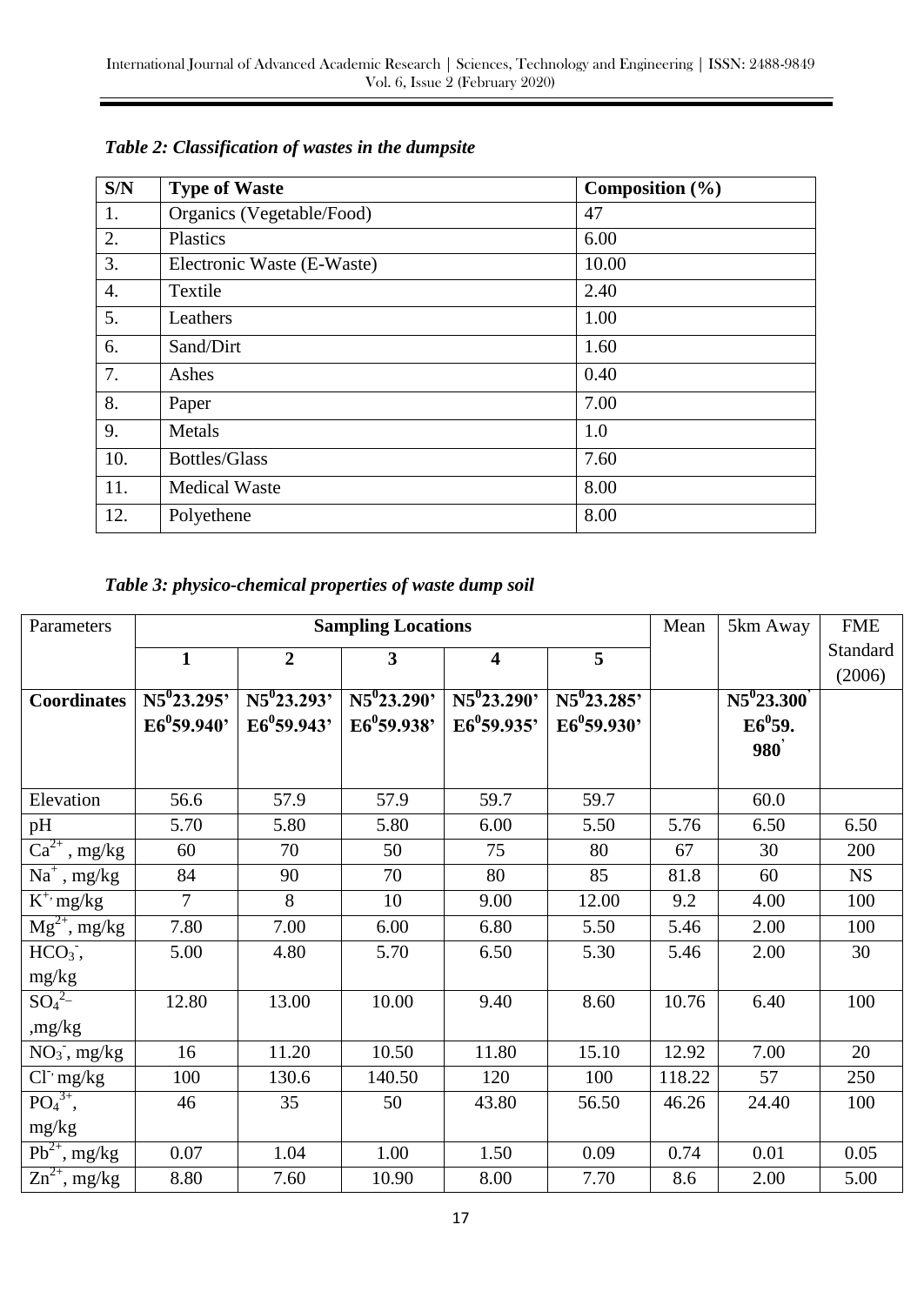International Journal of Advanced Academic Research | Sciences, Technology and Engineering | ISSN: 2488-9849 Vol. 6, Issue 2 (February 2020)

| $\overline{Cd^{2+}}$ , mg/kg              | 0.45.     | 0.50     | 0.90        | 0.70          | 0.60      | 0.63  | 0.02         | 0.10      |
|-------------------------------------------|-----------|----------|-------------|---------------|-----------|-------|--------------|-----------|
| $Ni^+$ , mg/kg                            | 0.08      | 0.07     | 0.08        | 0.06          | 0.09      | 0.076 | 0.03         | 0.05      |
| $\overline{\text{Cn}^{2+}, \text{mg/kg}}$ | 0.06      | 0.07     | 0.09        | 0.07          | 0.08      | 0.074 | 0.02         | 0.05      |
| $Cu^{2+}$ , mg/kg                         | 2.20      | 2.30     | 2.45        | 2.40          | 2.10      | 2.49  | 1.30         | 2.00      |
|                                           |           |          |             |               |           |       |              |           |
| $Al^{3+}$ , mg/kg                         | 0.009     | 0.006    | 0.008       | 0.006         | 0.008     | 0.037 | 0.003        | 0.01      |
| Total iron,                               | 2.40      | 2.20     | 1.80        | 2.40          | 1.50      | 2.06  | 0.50         | 1.00      |
| mg/kg                                     |           |          |             |               |           |       |              |           |
| $Hg^{2+}$ , mg/kg                         | 0.003     | 0.003    | 0.002       | 0.004         | 0.003     | 0.015 | 0.0003       | 0.001     |
| Total                                     | $4x 10^4$ | $5x10^4$ | $3.5x 10^4$ | $4.5x 10^{4}$ | $3x 10^4$ |       | $1.1x\ 10^4$ | <b>NS</b> |
| bacteria                                  |           |          |             |               |           |       |              |           |
| count, $Cf\psi$ g                         |           |          |             |               |           |       |              |           |

The data as shown in the above (Table 3) are the results of analysis done in the laboratory of the soil samples collected within the dumpsite and some distance away from the dumpsite. The sample collected and analyzed in the laboratory help the study to assess the soil chemistry in the study area.

### **DISCUSSION**

The Ihiagwa dumpsite contains various kinds of wastes from the environment and waste disposals. The wastes dumped at the dumpsite are mainly organic wastes. The table below shows the percentage of different waste being dumped at the site.

From the table above (Table 3), it is deduced that the soil has different constituents such as cations, anions, trace elements, heavy elements.

#### **Major Cations**

The major cations highlighted in the results are calcium  $(Ca^{2+})$ , sodium  $(Na^{+})$ , potassium  $(K^{+})$ , Magnesium ( $Mg^{2+}$ ) (Figure 2). The following pie charts explain the distribution of cations in the different soil samples;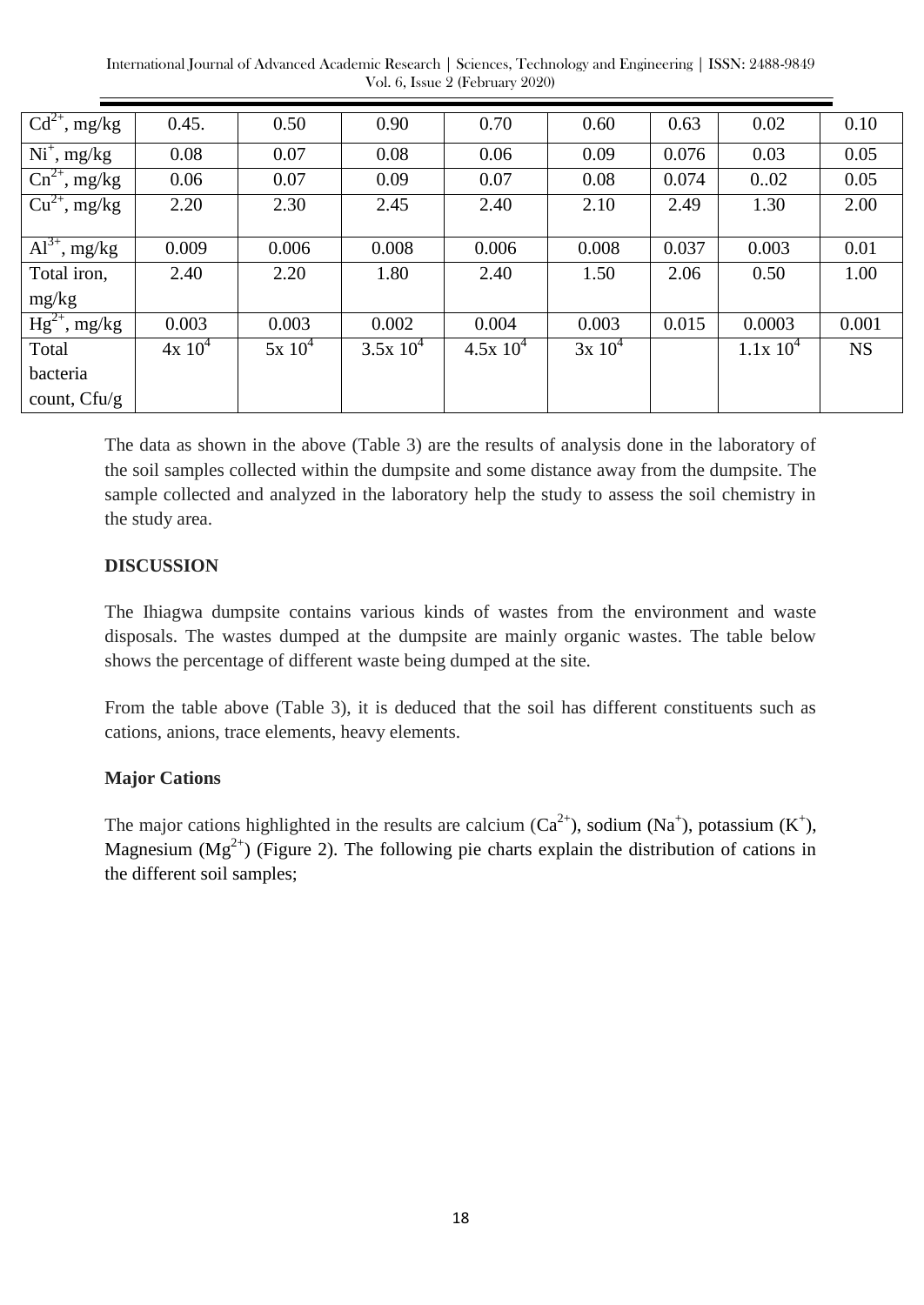International Journal of Advanced Academic Research | Sciences, Technology and Engineering | ISSN: 2488-9849 Vol. 6, Issue 2 (February 2020)



*Figure 2: Cation distribution in soil samples*

- **i. Calcium (Ca<sup>2+</sup>):** The calcium concentration ranges from 50 mg/kg to 80 mg/kg with an average mean of 67 mg/kg. The concentration of the soil samples in the five locations fall short of the FME standard which is 200mg/kg.
- **ii. Sodium (Na<sup>+</sup>):** The concentration of sodium falls between the ranges of 70 mg/kg to 90 mg/kg. The mean of the concentration of these samples is 81.8 mg/kg. The FME standard for sodium is **Not Specified,** therefore it falls in place with FME.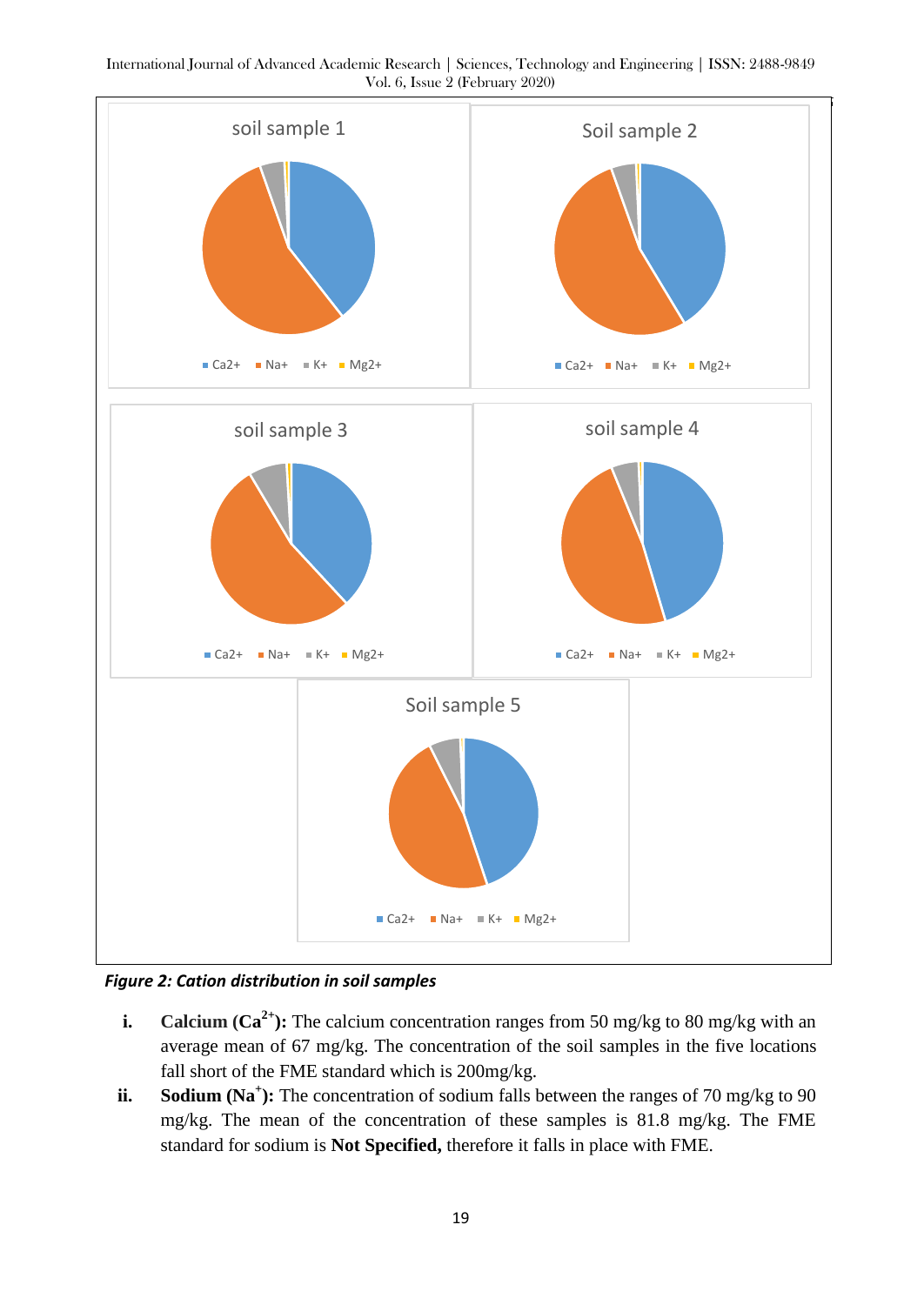- **iii. Potassium**  $(K^+)$ **:** The Potassium concentration for the different soil samples is from 7 mg/kg to 12 mg/kg. The mean is 9.2mg/kg which is within the limits of FME standard.
- **iv. Magnesium:** The Magnesium concentration is from 5.50 mg/kg to 7.80mg/kg. The mean average of this is 5.46 mg/kg which is within the FME standard of 100 mg/kg.

## **Major Anions**

The Major anions are Bicarbonate (HCO3<sup>-</sup>), Sulphate (SO42 ), Nitrate (NO3-) and chlorine (Cl- ) (Figure 3). The following pie charts explain the distribution of anions in the different soil samples.



*Figure 3: Anion distribution in soil samples*

**i. Bicarbonate (HCO3<sup>-</sup>):** The concentration of bicarbonate ranges from 4.80 mg/kg to 6.50 mg/kg with a mean concentration of 5.46 mg/kg. The FME standard for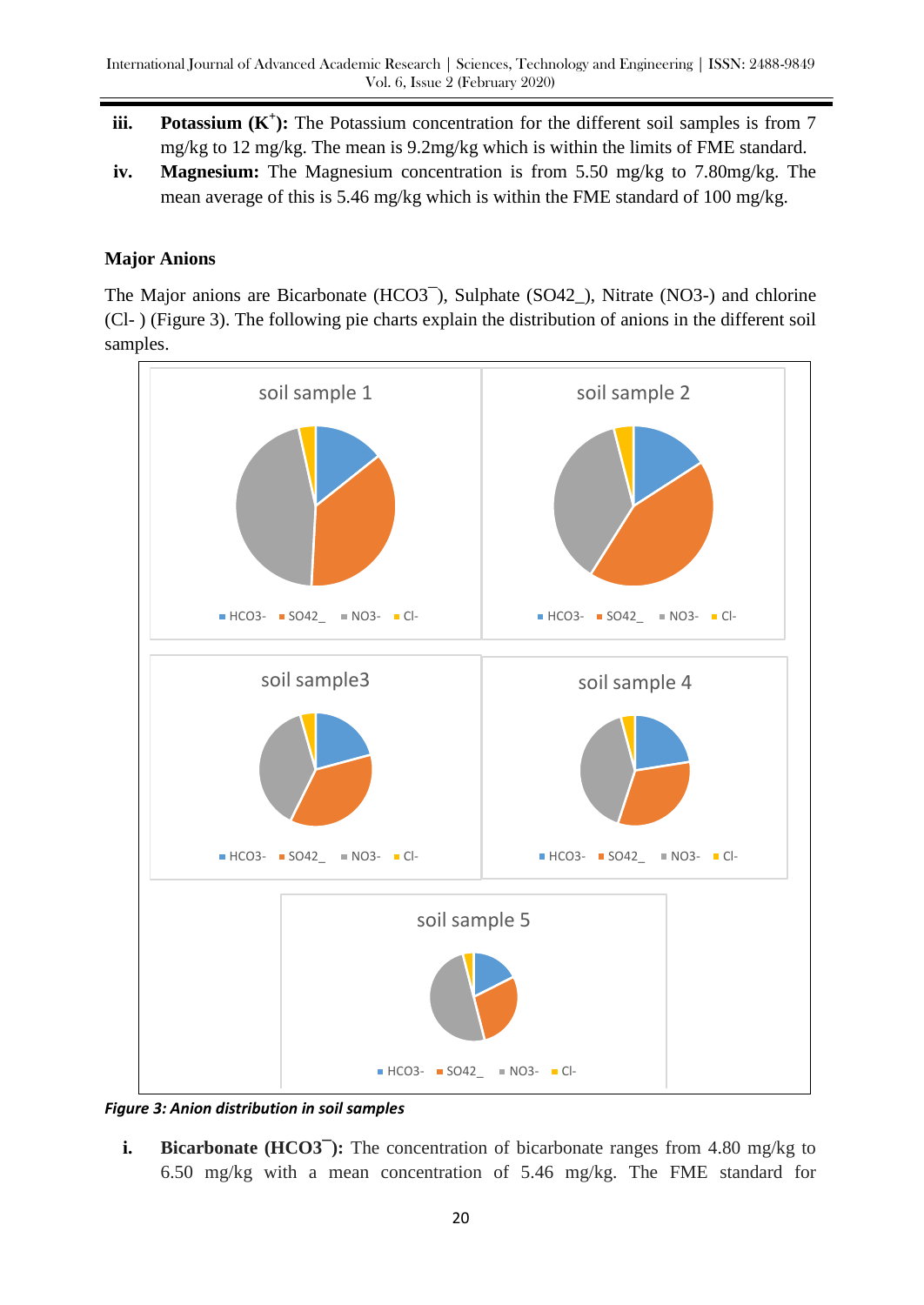Bicarbonate is 30 mg/kg which shows that bicarbonate in all the soil samples falls within this standard.

- **ii.** Sulphate  $(SO_4^2)$ : The Sulphate concentration is from 8.60 mg/kg to 13.00 mg/kg. The mean average of the concentration is 10.76 mg/kg. The FME standard for sulphate is 100 mg/kg which implies that all the soil samples fall within this standard.
- **iii.** Nitrate (NO<sub>3</sub>): This ranges from 10.50mg/kg to 16mg/kg with an average of 12.92 mg/kg. The FME standard for nitrate is 20 mg/kg showing that nitrate for all samples fall into this range.
- **iv. Chlorine (Cl<sup>-</sup>):** The concentration of Chlorine ranges from 100 mg/kg to 140.5 mg/kg with a mean of 118.22 mg/kg. FME standard for Chloride is 250 mg/kg.

# **Heavy Metals**

**Metals in the soil:** Although heavy metals are naturally present in the soil, geologic and anthropogenic activities increase the concentration of these elements to amounts that are harmful to both plants and animals. Some of these activities include mining and smelting of metals, burning of fossil fuels, use of fertilizers and pesticides in agriculture, production of batteries and other metal products in industries, sewage sludge and municipal waste disposal.

The main threats to human health from heavy metals are associated with exposure to lead, cadmium, mercury and arsenic. These metals have been extensively studied and their effects on human health regularly reviewed by international bodies such as the WHO. Heavy metals have been used by men for thousands of years. Although several adverse effects of heavy metals have been known for a long time, exposure to heavy metal continues and is even increasing in some parts of the world, in particular less developed countries.

The occurrence of different heavy metals such as Pb, Al, Cd, Ni, Zn, Cu, and Fe in the Ihiagwa dumpsite is shown in the result (Table 3). Since these contaminants affect the environmental qualities in and around such open dumpsites, monitoring of soil chemistry especially heavy metal content in dumpsite becomes necessary which can facilitate to recommend suitable remedial measures.

**Lead:** Lead in the soil samples ranges from 0.07 mg/kg to 1.50mg/kg with a mean value of 0.74 mg/kg. The lead concentration in all the soil samples are above the permissible limit of 0.05mg/kg given by FME, 2006 standard. Lead contaminated soil can result in water pollution or if soil runoff reaches a water source. Lead in the soil can also be hazardous for children who may be exposed to impacted areas. According to the EPA, one can get lead in the body by breathing or swallowing lead dust or soil which is extremely harmful to children and adults and can lead to nerve disorders, memory problems, high blood pressure and muscle pain among other consequences.

**Zinc:** Zinc in the soil samples ranges from 7.60 mg/kg to 10.90 mg/kg with an average mean of 8.6 mg/kg which is above the FME, 2006 standard which is 5.00 mg/kg. Based on the chemical reactions of zinc with the soil material and high concentrations of zinc in the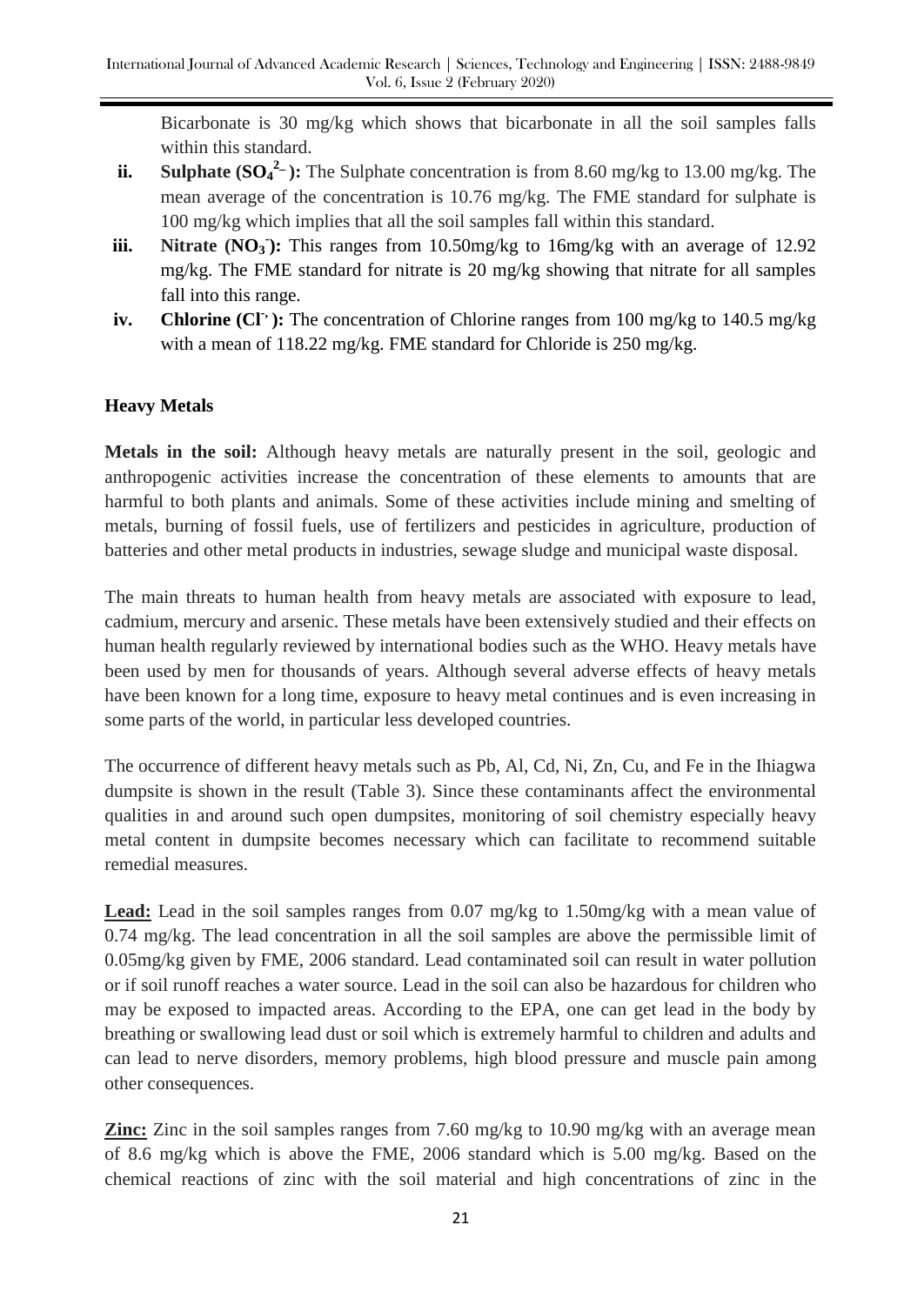dumpsite, there is every possibility that zinc may leach out and contaminate the ground water around the dumpsite. Toxic effects of this causes gastrointestinal and immunologic problems.

**Iron:** The concentration of Iron in the soil samples is from 1.50 mg/kg to 2.40 mg/kg with a mean average of 2.06 mg/kg. The limit which is allowed by FME, 2006 is 1.00 mg/kg but all the soil samples contain higher concentrations of iron which is a problem. Iron is toxic when it accumulates to high levels.

**Copper:** The concentration of copper contained in the five different soil samples ranges from 2.1 mg/kg to 2.45 mg/kg with an average value of 2.49 mg/kg. The five samples collected are above the FME, 2006 permissible standard of 2.00mg/kg.

**Nickel:** Nickel lies within the concentrations of 0.06 mg/kg to 0.09 mg/kg with an average mean of 0.07 mg/kg and this does not conform to the standard of the FME, 2006. Groundwater contamination around the dumpsite due to nickel is very high as it gets to leach into groundwater.

# **4.0 CONCLUSION AND RECOMMENDATIONS**

The physico-chemical analyses of Ihiagwa dumpsite soil revealed that except the heavy metals, all other parameters including the major cations and the major anions are within the permissible limits of FME standards (2006).

The heavy metals (Pb, Cd, Cu, Fe, Ni) found in soil sample in and around the dumpsite were traced from the poor management and dumping of electronic waste in the area and they are toxic and very harmful to plants, animal and man. They are carcinogenic, cause renal impairment, brain disorder and possibly death with certain level of exposure. Although some of these heavy metals such as copper are biologically essential and play an important role in the growth of plants, animal and man if taken in moderate quantity. They can also be toxic when found in high concentration.

Certainly, future studies should determine the health impact of heavy metals on the human population living in Ihiagwa including the scavengers in the dumpsite area taking into consideration that such heavy metals can infiltrate into the unconfined aquifer in the area or accumulate in plants, making their way to human through the food chain. All efforts should be made to determine the accumulation rate of heavy metal on plants that grow in that area to know its quality.

Finally, standard waste management practices should be put in place to mitigate such environmental threats as seen in course of this research and future ones.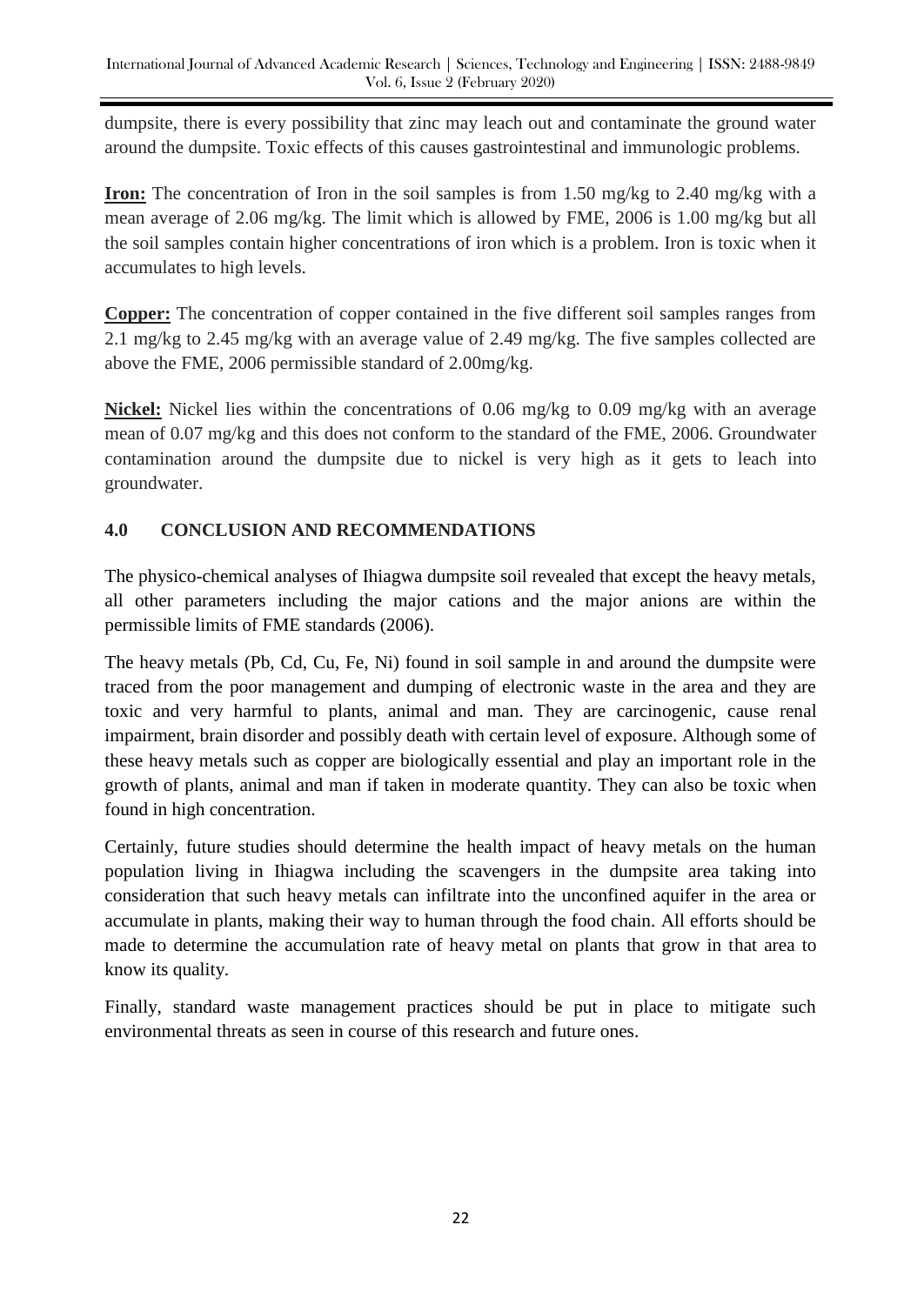## **Recommendations**

After this research has been conducted, the following recommendations were made:

- Proper environmental sanitation procedure in addition to government policies on waste disposal management should be enacted and strictly enforced.
- Indiscriminate dumping of waste along roads, riverbanks and unplanned refuse dumps should be discontinued so as to forestall the contamination of soil groundwater resources.
- Sanitary landfill should be employed in solid waste disposal so as to protect the groundwater in the area.
- Waste sorting policy should be introduced at point source to separate wastes as degradable and non-degradable. While degradable domestic wastes can be used as manure in farm land. Revitalizations and support of waste recycling and reuse at the waste dump is important.
- Metal waste should not be dumped indiscriminately; they should be recycled.
- A steady assessment and monitoring of soil chemistry around dumps be carried out due to environmental and other anthropogenic impacts.
- Recycling plants should be established so as to reduce the infiltration of metals into the groundwater resources.
- There is need for community policing and vigilante in Ihiagwa to help check indiscriminate dumping of waste in the site.
- The use of impermeable geomembrane is necessary for all dumpsites to minimize seepage of leachates from causing pollution of both surface and groundwater resources taking into account the possibility that the containment system may be threatened by any disaster.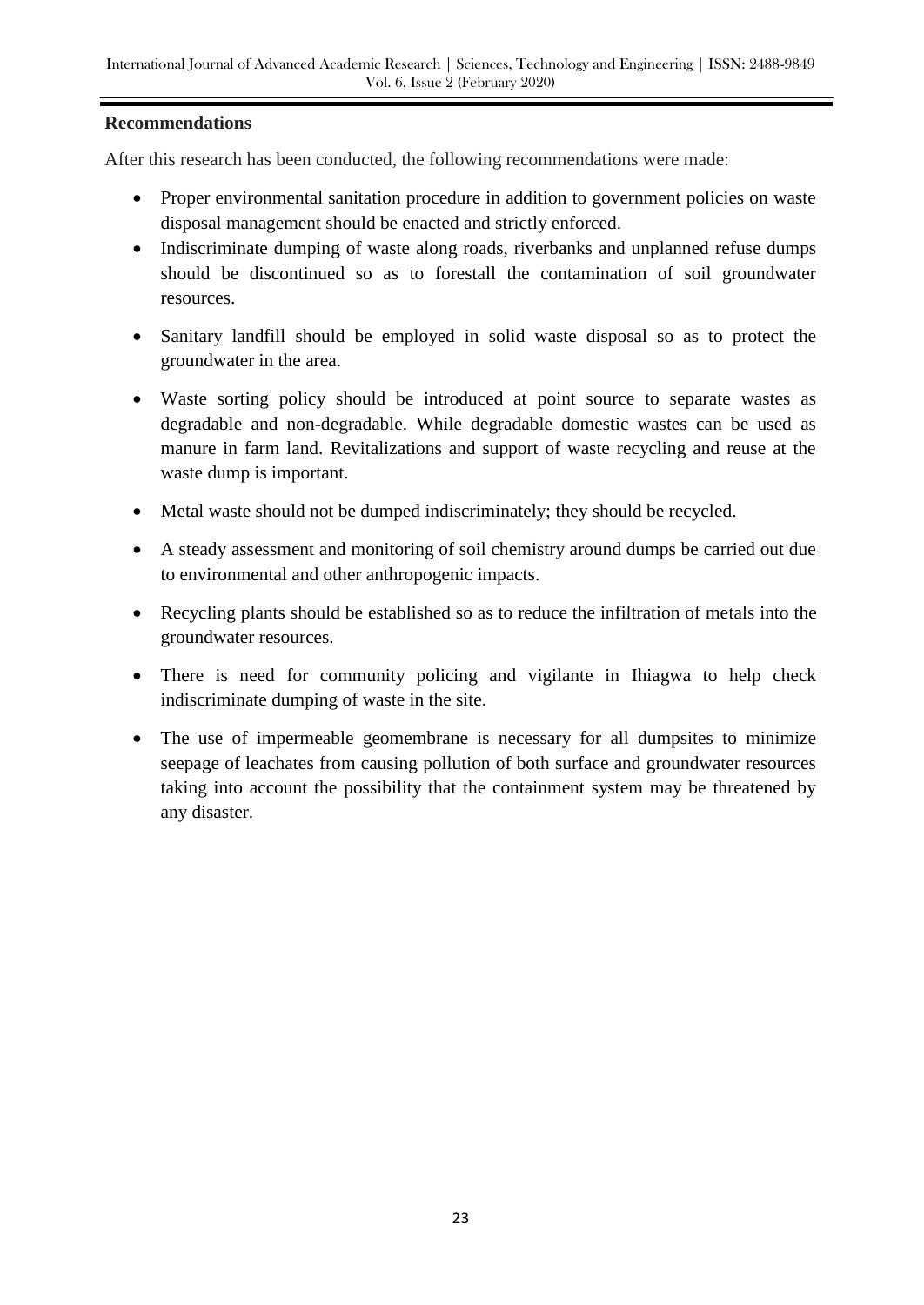#### **References**

- Abur, B. T., Oguche, E. E., Duvuna, G. A. (2014). Characterization of Municipal Solid Waste in the Federal Capital Abuja, Nigeria. Global Journal of Science Frontier Research: Environment & Earth Science, 14(2): 1 -6.
- Adamu, I. M., Dibal, H. I., Duhu, B. Y. (2014). Disposal and Management of Solid Waste in Damaturu, Yobe State, Nigeria: Challenges and Implications. Journal of Environmental Issues and Agriculture in Developing Countries, 6(2): 54 - 63.
- Adebara, S. A, Afolayan, A., Omajali D. I, Olatunji, A. A. (2016). "Assessment of The Effects of Solid Waste Dumpsite on Groundwater in Osogbo and Ede Metropolis Osun State, Nigeria" International Journal of Engineering Technologies and Management Research, 3(2):1-21.
- Adedibu, A. A (1985). "Comparative analysis of solid waste composition and generating in two cities of developing nation." The Environmentalist, 5(2): 123 - 127.
- Adejobi, O. S., Olorunnimbe, R. O. (2012). Challenges of Waste Management and Climate Change in Nigeria: Lagos State Metropolis Experience. African J. Sci. Res. 7(1): 346 - 362.
- Adekunle, I. M., Adebola, A. A., Aderonke, K. A., Pius, O. A., Toyin, A. A. (2011). Recycling of organic wastes through composting for land applications: A Nigerian experience. Waste Management Res., 29(6): 582 - 93.
- Akinbile, C. O (2012). Environmental Impact of Landfill on Groundwater Quality and Agricultural Soils in Nigeria. Soil and Water Resource, 7(1): 18 - 26.
- Akinbile, C. O., Ajibade, F. O., Ofuafo, O. (2016) Soil quality analysis for dumpsite environment in a University community in Nigeria. FUTAJEET 10(2) (2016) 1217 – 1227.
- Akinbile, C. O., Yusoff, M.S., (2012). Environmental Impact of Leachate Pollution on Groundwater Supplies in Akure, Nigeria. *International Journal of Environmental Science and Development,* 2(1): 81-86.
- Akinjare, O. A. (2011). Impact of Sanitary Landfills on Urban Residential Property Value in Lagos State, Nigeria. Journal of Sustainable Development, 4(2): 48 - 60.
- Amadi, A. N., Olasehinde P. I., Okosun E. A., Okoye N. O., Okunlola I. A., Alkali, Y. B., Dan-Hassan M. A. (2015). A Comparative Study on the Impact of Avu and Ihie Dumpsites on Soil Quality in Southeastern Nigeria. American Journal of Chemistry, 2(1): 17 - 23.
- Amuda, O. S., Adebisi, S. A., Jimoda, L. A., Alade, A.O (2014). Challenges and Possible Panacea to the Municipal Solid Wastes Management in Nigeria. Journal of Sustainable Development Studies, 6(1): 64 -70.